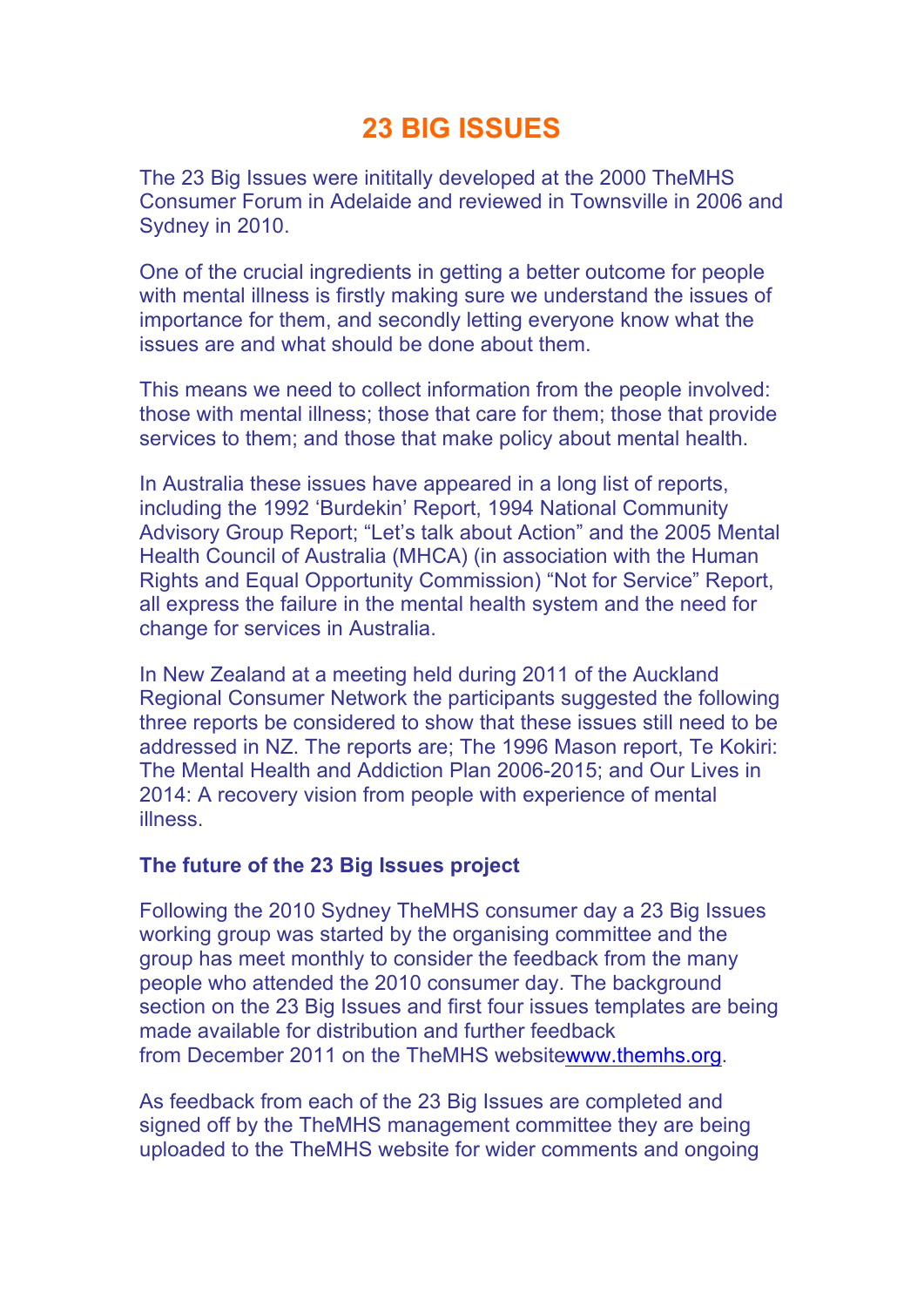discussion. The working group is planning to have a final report ready for the 2013 Melbourne TheMHS Conference.

If you have others in your networks that have an interest in the 23 Big Issues please forward to them the link to this page.

This link https://www.surveymonkey.com/s/23BigIssuesFeedback will collect your comments on the new background section and the templates as they go online. Any comments will be considered for inclusion in the 23 Big Issues final report.

## **What are the 23 Big Issues?**

1. **Transport:** Transporting people with a mental illness to hospital by police.

2. **Seclusion:** People experiencing a mental illness being stripsearched and put in seclusion rooms when detained in psychiatric **facilities** 

3. **Side Effects:** Mental health consumers having little or no choice of prescribed medication and the side-effects that result

4. **Accommodation:** Lack of choice, safety and support regarding accommodation for people with a mental illness

5. **Employment:** Lack of employment opportunities for those experiencing a mental illness

6. **Access:** When Unwell People with a mental illness having to be really unwell to access help

7. **Continuity of Care:** Continuity of care in the community and hospitals for people with a mental illness

8. **Choice of Therapist:** Lack of choice in type of therapist i.e. Alternative, Psychologist, OT, Peer Worker

9. **Rehabilitation:** Lack of worthwhile and appropriate rehabilitation. 10. **ECT:** Unfair and inappropriate Detention, Treatment and Administrative Orders to force treatment such as Electro-Convulsive Treatment (ECT).

11. **Unpaid Work:** Amount of unpaid work done by people with a mental illness

12: **Stigma:** Stigma from the family, community, workplace, police force, mental health service providers

13. **Lack of Information:** Lack of information given to consumers about their illness and legal rights

14. **Lack of Legislation:** Lack of legislation protecting mental health consumers

15. **Lack of Partnership:** Lack of true partnership in service delivery and tokenistic representation.

16. **Lack of Empowerment:** Lack of empowerment for mental